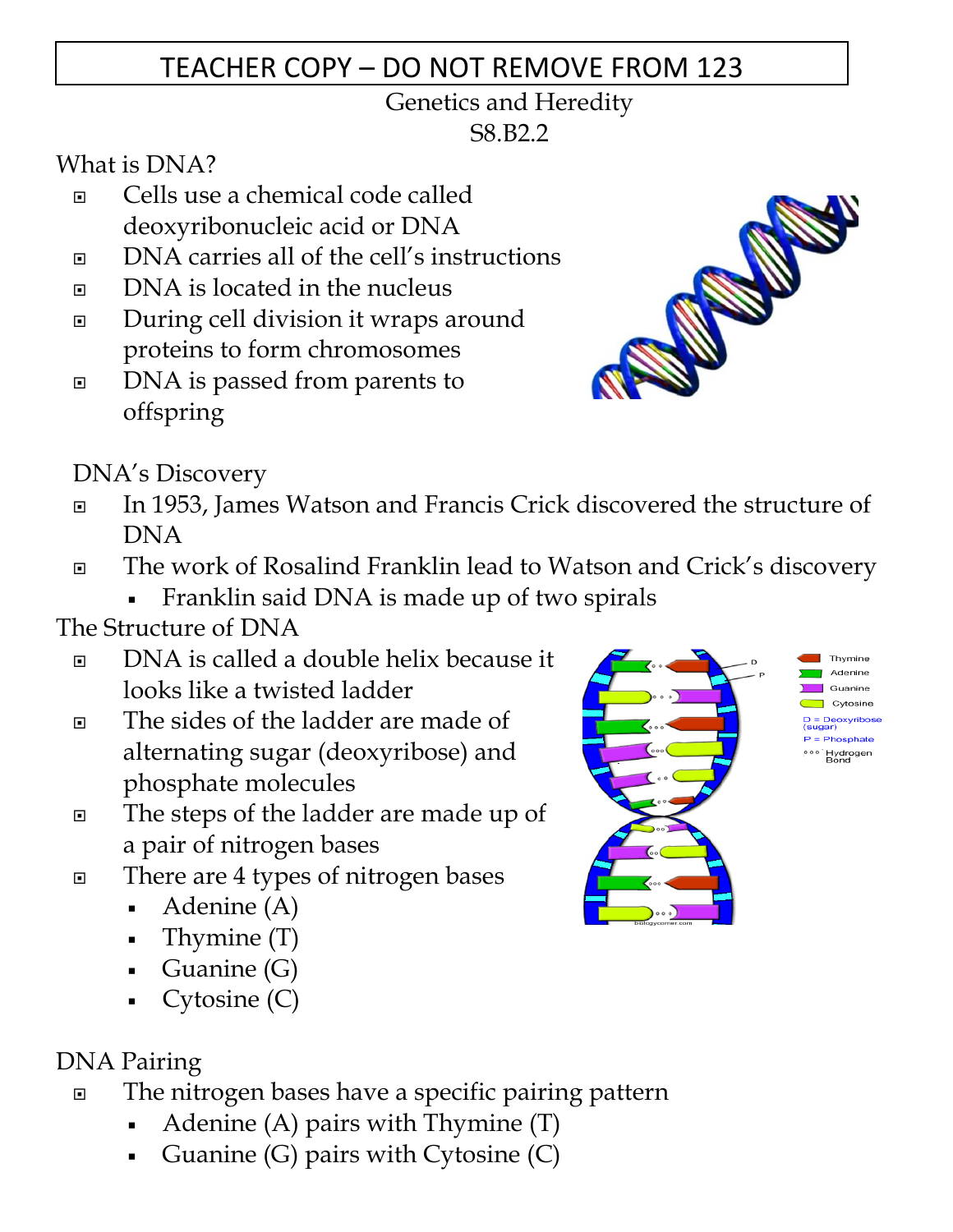- □ This pairing pattern occurs because the amount of adenine equals the amount of thymine; the amount of guanine equals the amount of cytosine
- □ The pairs are held together by hydrogen bonds

You Try….

- □ Write the matching nitrogen bases next to the strand of DNA C
- C
- G
- A
- T
- T
- A

- Genes
	- □ Every living thing carries a set of instructions that make it different from others.
	- A chromosome is a structure found inside of the nucleus of the cell.
	- Each chromosome contains DNA.
	- □ A gene is a part of DNA that contains the instructions that control a trait.
	- □ You have different genes for each of the different traits that you inherit.

Genes

- □ Each cell contains 46 chromosomes except for sex cells (eggs and sperm) which contain 23 chromosomes.
- Therefore, you receive half of your chromosomes from your mother (23) and half from your father (23) for a total of 46 chromosomes.
- Remember genes are located on your chromosomes.

**Genetics** 

□ In the 1800s, Gregor Mendel was interested in learning how characteristics are passed from parents to offspring.

□ To study this he bred pea plants because they were easy to study. **Genetics** 

- □ The field of biology that investigates how characteristics are transmitted from parents to offspring is called genetics.
- Mendel's work with pea plants formed the basis of genetics.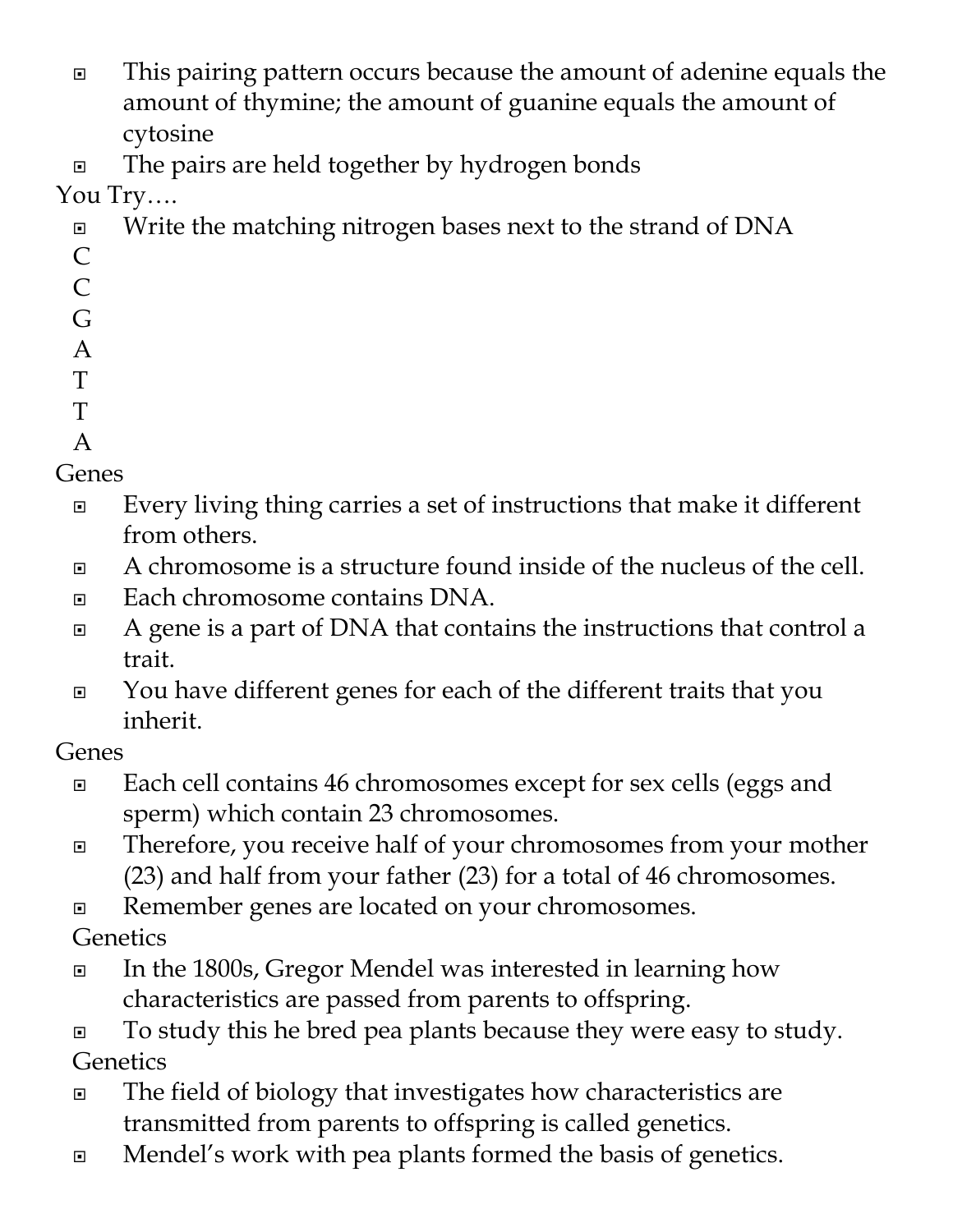- **E** His results lead to heredity.
- □ Heredity is the transmission of characteristics from parents to offspring.
- Pea Plant Characteristics
- □ Mendel studied the seven characteristics of pea plants. Each characteristic occurred as one of two traits.

| <b>Pea Plant Characteristics</b> |                                                       |
|----------------------------------|-------------------------------------------------------|
| Plant Height                     | Tall stem or short stem                               |
| Pod Color                        | Green or Yellow                                       |
| Pod Appearance                   | Inflated or Constricted                               |
| Seed texture                     | Smooth or Wrinkled                                    |
| Seed color                       | <b>Yellow or Green</b>                                |
| Flower position on stem          | Axial (along stem) or<br>Terminal (on top of<br>stem) |
| Flower color                     | Purple or White                                       |

Mendel's Work

- □ Mendel collected seeds from pea plants and studied them.
- $\Box$  He then controlled how the plants reproduced.
- □ He eliminated any possibility that birds, insects, or wind would carry the pollen.
- □ He then bred plants that were pure for each trait.
- □ Pure plants only produced the same trait, for example, tall plants only produced tall plants
- Mendel's Crosses
- □ Mendel then crossed or bred pure pea plants by transferring pollen from one type of plant to another.

#### **Mendel's Crosses**

Tall stem x short stem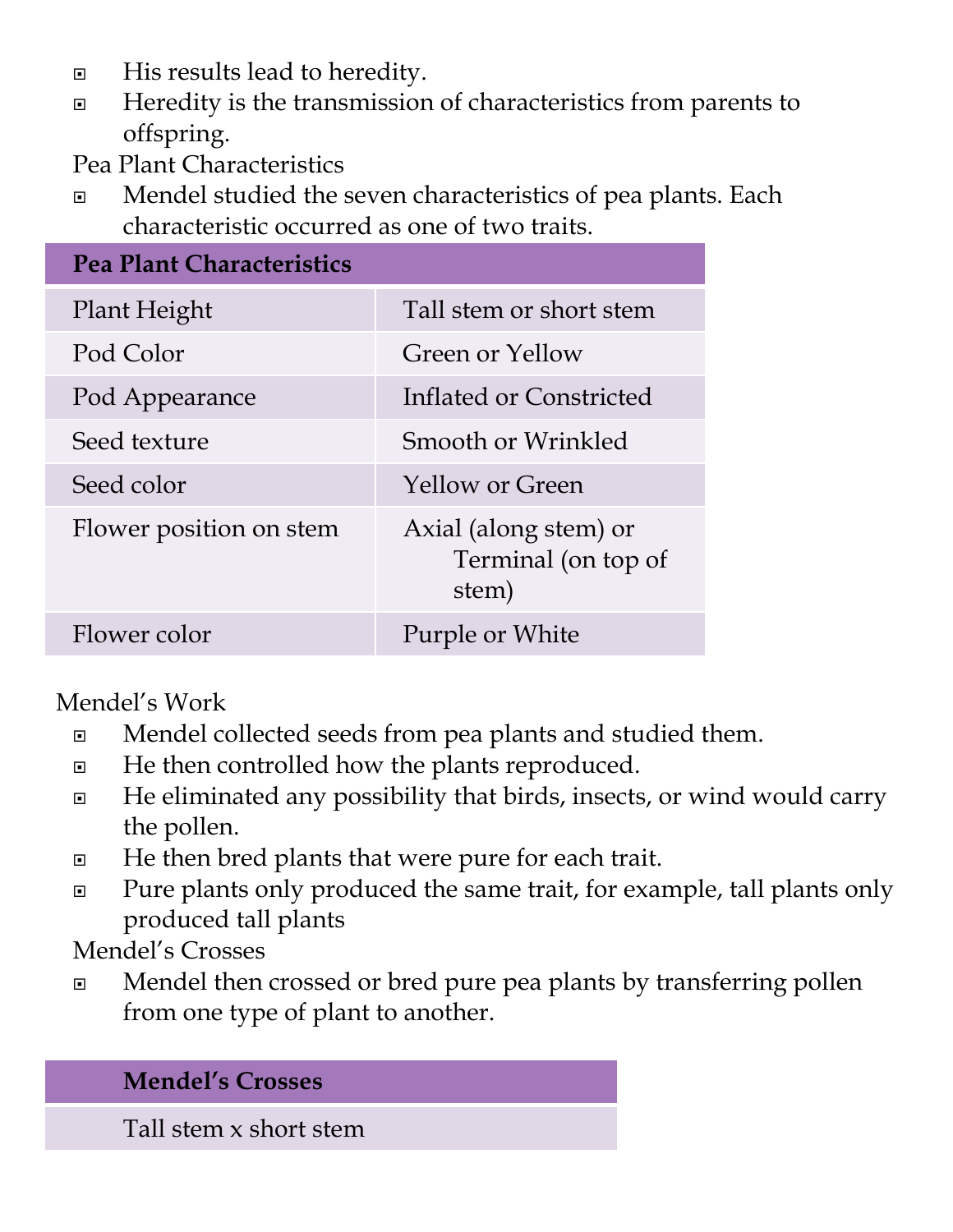| Green pod x yellow pod         |  |
|--------------------------------|--|
| Inflated pod x constricted pod |  |
| Smooth seed x wrinkled seed    |  |
| Yellow seed x green seed       |  |
| Axial flower x terminal flower |  |
| Purple flower x white flower   |  |

### Mendel's Observations

- □ All of the plants in the crosses listed are known as parental plants.
- $\Box$  Mendel labeled parental plants  $P_1$  Generation.
- $\Box$  The offspring of the P<sub>1</sub> Generation are known as the F<sub>1</sub> Generation.
- $\Box$  Mendel noticed that all of the plants in the  $F_1$  generation displayed only one of the traits from the  $P_1$  generation.
- □ A trait is a characteristic, or feature of an organism.

Mendel's Observations



### Mendel's Explanation

 $F_1$ 

- Mendel concluded that one trait controls or dominates the other trait.
- For example, Mendel called purple flowers a dominant trait, the characteristic that prevails.
- $\Box$  Mendel called the trait that did not appear in  $F_1$  the recessive trait, or the trait overridden by the dominant trait
	- -Think of recessive traits as being hidden by the dominant trait
- In the flower example the white flower would be recessive.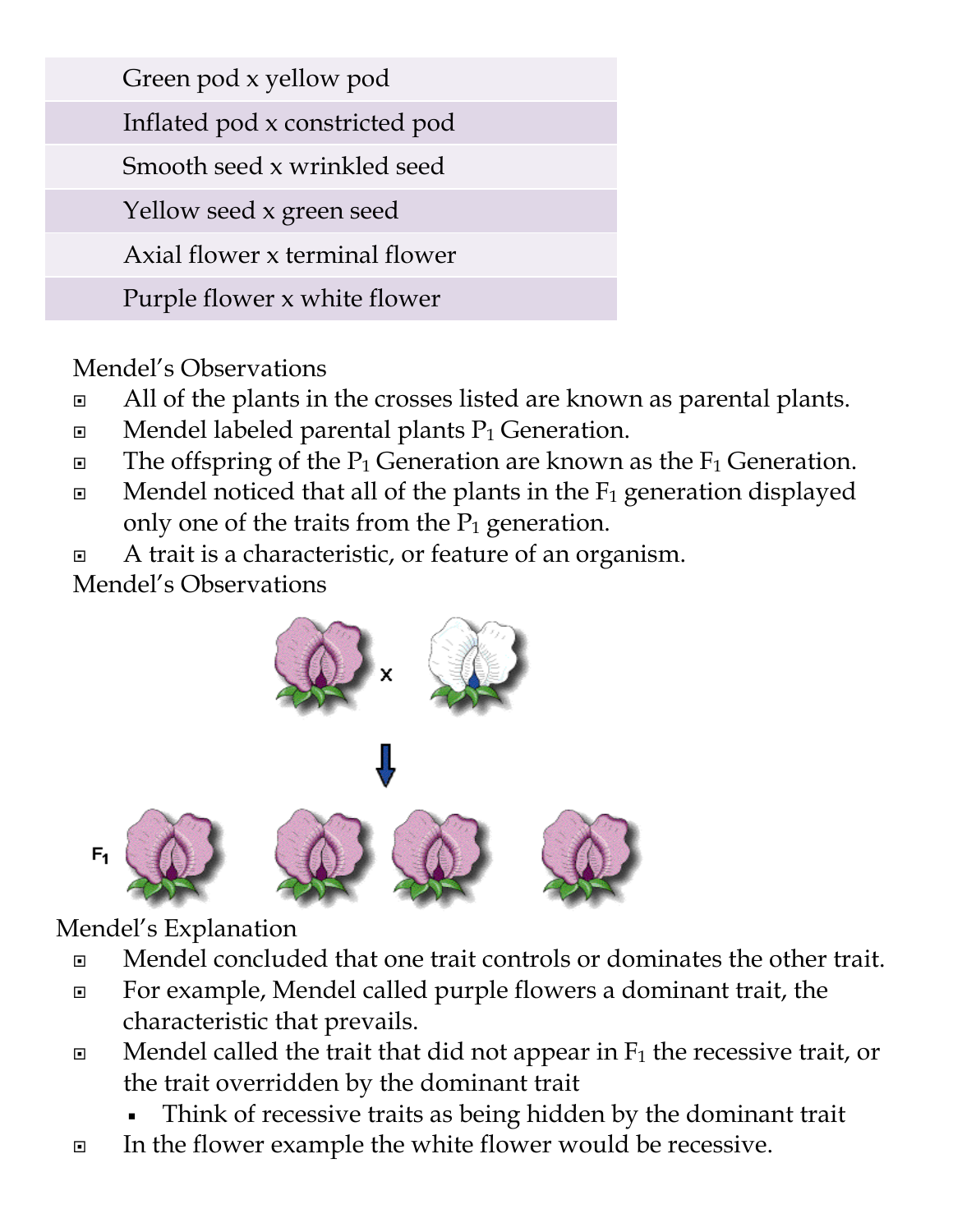Dominant vs Recessive

- □ If one parent has genetic material for a dominant trait and the other parent has material for a recessive trait, the offspring will be dominant.
- □ An offspring can only be recessive if each parent gives a recessive trait.
- □ Dominant traits are shown with a capital letter
- Recessive traits are shown with a lower case letter

Dominant or Recessive

- □ Which trait will the offspring have? Dominant or Recessive?
- T = \_\_\_\_\_\_\_\_\_\_\_\_\_\_\_\_\_\_\_\_
- t = \_\_\_\_\_\_\_\_\_\_\_\_\_\_\_\_\_\_\_\_\_
- TT = \_\_\_\_\_\_\_\_\_\_\_\_\_\_\_\_\_\_\_
- Tt = \_\_\_\_\_\_\_\_\_\_\_\_\_\_\_\_\_\_\_\_
- tt = \_\_\_\_\_\_\_\_\_\_\_\_\_\_\_\_\_\_\_\_

Punnett Square

- A Punnett Square is a diagram used to find the possible traits of offspring.
- **Example: Presence of freckles**
- $F = \text{freckles}$
- $f = no$  freckles



- How many children will have freckles? \_\_\_\_\_\_\_\_\_
- $\Box$  How many will not have freckles? Practice…

$$
\Box \qquad T = \text{tall}
$$

$$
\Box \qquad t = short
$$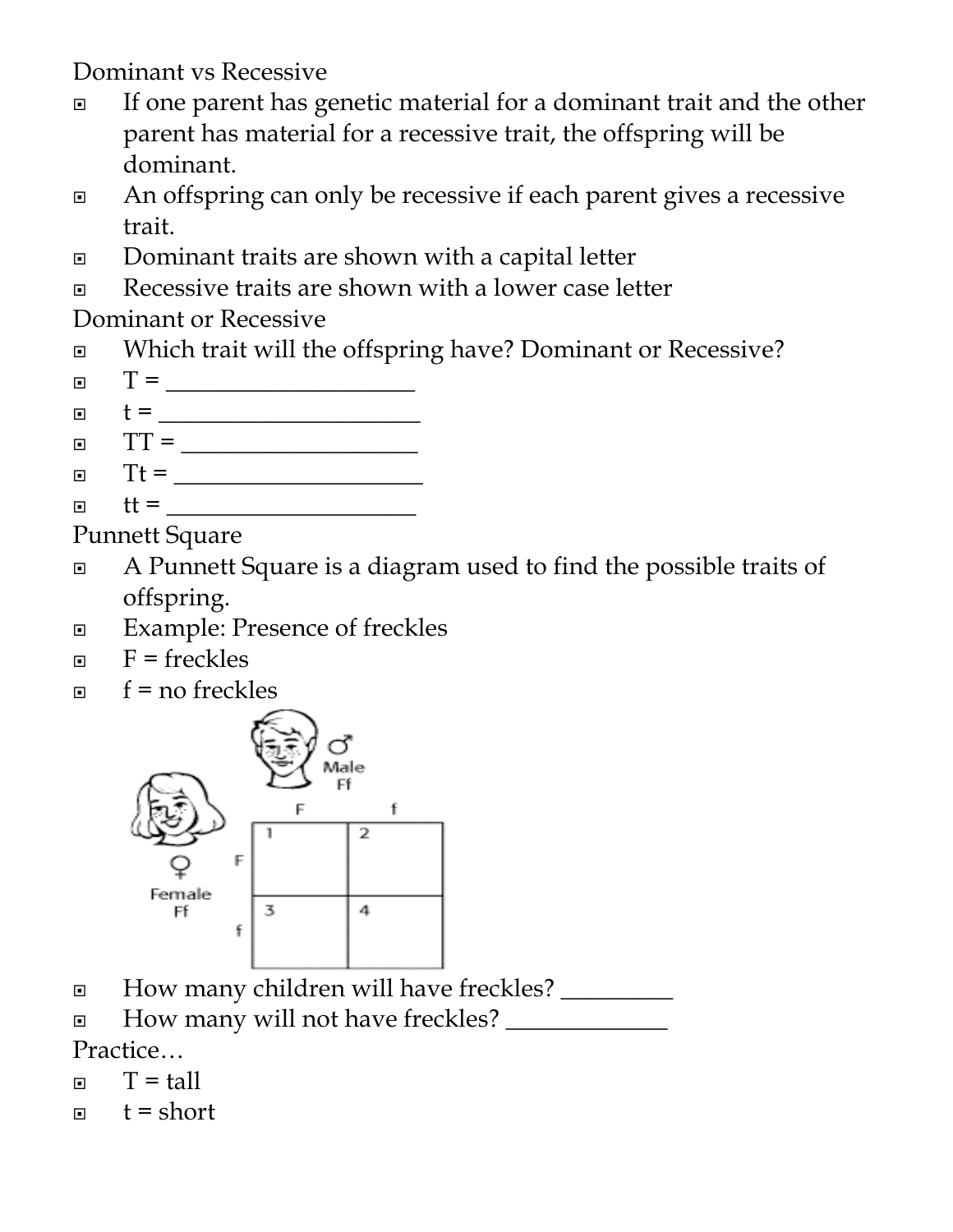

I How many offspring will be tall?

□ How many offspring will be short? <u></u> Practice…

 $\Box$  A purple flower (PP) is crossed with a white flower (pp), what will be offspring be?

Pedigree Chart

- A pedigree chart is a diagram that shows which family members have a certain trait.
- □ It is like a family tree that shows different generations.

Pedigree Chart

- □ Each row in the chart shows a different generation of family members.
- Squares = males
- $\Box$  Circles = females
- □ A circle and square connected by a straight line show parents
- A vertical line and bracket connects parents and children.
- Shaded circle or square means person has trait